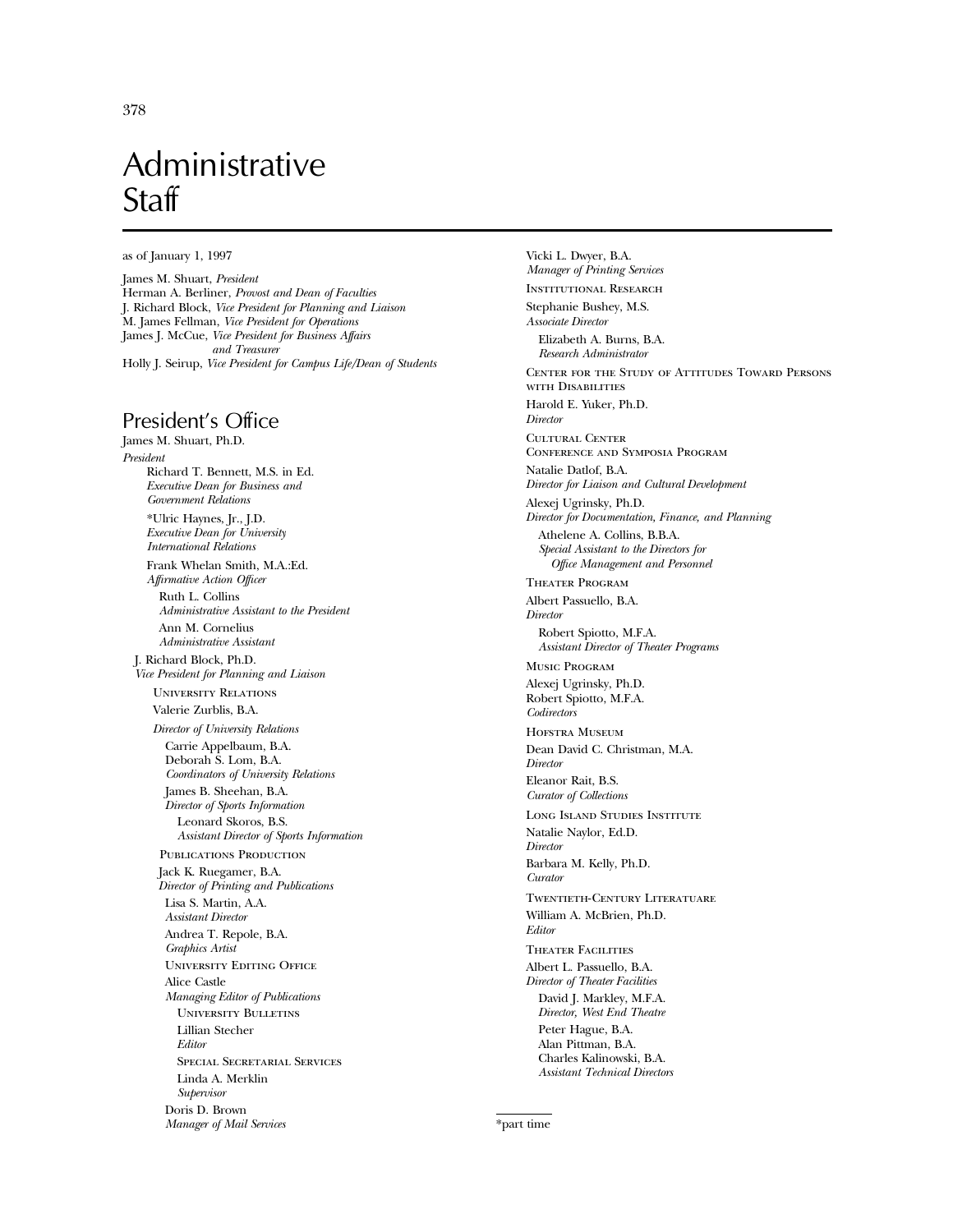Stacy Blayne, B.A. *Playhouse Manager* Deirdre McGuire, M.F.A. *Coordinator, Costume Design*

#### (Reporting to the President)

DEVELOPMENT OFFICE Carol A. Bronzo, B.A. *Executive Director of Development* Janet Sheridan, B.A. *Administrative Assistant* Alumni Office Margaret A. Shields, B.S. *Associate Director of Development Executive Director of Alumni Relations* Eileen E. Keyes *Administrative Assistant* Robert E. Brockway, B.S. *Director of Corporate Affairs* Mark K. Cox, B.B.A. *Director of Hofstra Pride Club* Sharon A. Galluzzo, B.A. *Associate Director of Alumni Relations* Barbara A. Romeo *Alumni Programs Coordinator* J. Ed Waller, M.S. *Director of Alumni Relations* Anna Marie P. Camillery, B.B.A. *Assistant Director* Marvin E. Reed, Ph.D. *Director of the Career Center* Philip F. Meade, M.S. *Associate Director* Lisa Stamato Goldrick, B.B.A. Tanya E. Mann, B.A. *Assistant Directors* Denise Fitzgerald Bedeian, B.S. *Director of Donor Relations* Eve Glasser, B.A. *Director, Friends of the Hofstra Arboretum* Linda E. Mondello, B.S. *Director of Education Resources* Caroline Scully *Director of Special Events* Gabriella A. McCartin *Development Coordinator* Robin Kossoff, B.A. *Manager of ADS System*

#### *Assistant Director of Development*

#### *Director of Planned Giving*

**ADMISSIONS** Mary Beth Carey, B.A. *Dean of Admissions* Barbara B. Probeyahn, B.S. *Administrative Assistant to the Dean of Admissions* Donald A. Resnick, M.B.A. *Senior Associate Dean of Admissions* Jacquelyn Nealon, B.A. C. Scott Neff, B.A. *Associate Deans of Admissions* Christopher G. Allen, B.S. Roslyn K. Goldstein, M.A.

Brian P. Healy, B.S. Julie A. Lucas, B.A. Michael J. Marich, B.B.A. Leonard C. Marino, P.D. Paul D. McDuffie, B.A. Jennifer L. Regan, B.A. Emery L. Tyler, B.A. *Assistant Deans* Minnie Lodato, B.A. *Assistant Director of Graduate and Part-time Admissions* Elaine M. Pierce *Administrative Staff Coordinator* James P. Verdon, B.A. *Manager of Information Systems and Research* Student Administative Complex Robert L. Crowley, M.S.Ed. *Dean of Student Accounts and Records* Johanna Ceccarini *Administrative Assistant* Academic Records Gertrude Cucciniello, M.A. *Director of Academic Records* Christine Seely, B.A. *Associate Director* Kimberly Orlic, B.A. Maria Voege, B.A. *Assistant Directors* STUDENT ACCOUNTS Pat L. Lettini, M.B.A. *Director of Student Accounts* John Burrafato *Associate Director of Student Accounts* Joan Awai, B.B.A. Tina S. Commisso, B.B.A. Gloria Daniell, B.A. Ann-Margaret J. Stegeman, B.A. *Assistant Directors of Student Accounts* Financial Records Joan Warren, B.S. *Director of Financial Aid* Christine Bogan, M.S. Donna Miranda, B.S. *Associate Directors of Financial Aid* Jerry Trombella, M.B.A. *Associate Director, Financial Aid Data Systems* Rosemary Ferruci, B.A. *Assistant Director of Financial Aid* Kay Prainito *Senior Counselor* Joseph Filippone, B.B.A. *Computer Specialist* Christopher Westby, B.B.A. *Resource Center Coordinator* Rhonda Brown, B.A. Mark Campbell, B.B.A. Shana Fried, B.A. Ava Lampel, B.S. *Financial Records Administrators* Intercollegiate Athletics James V. Garvey, M.S. *Director* Cindy Lewis, M.S.

*Associate Athletic Director*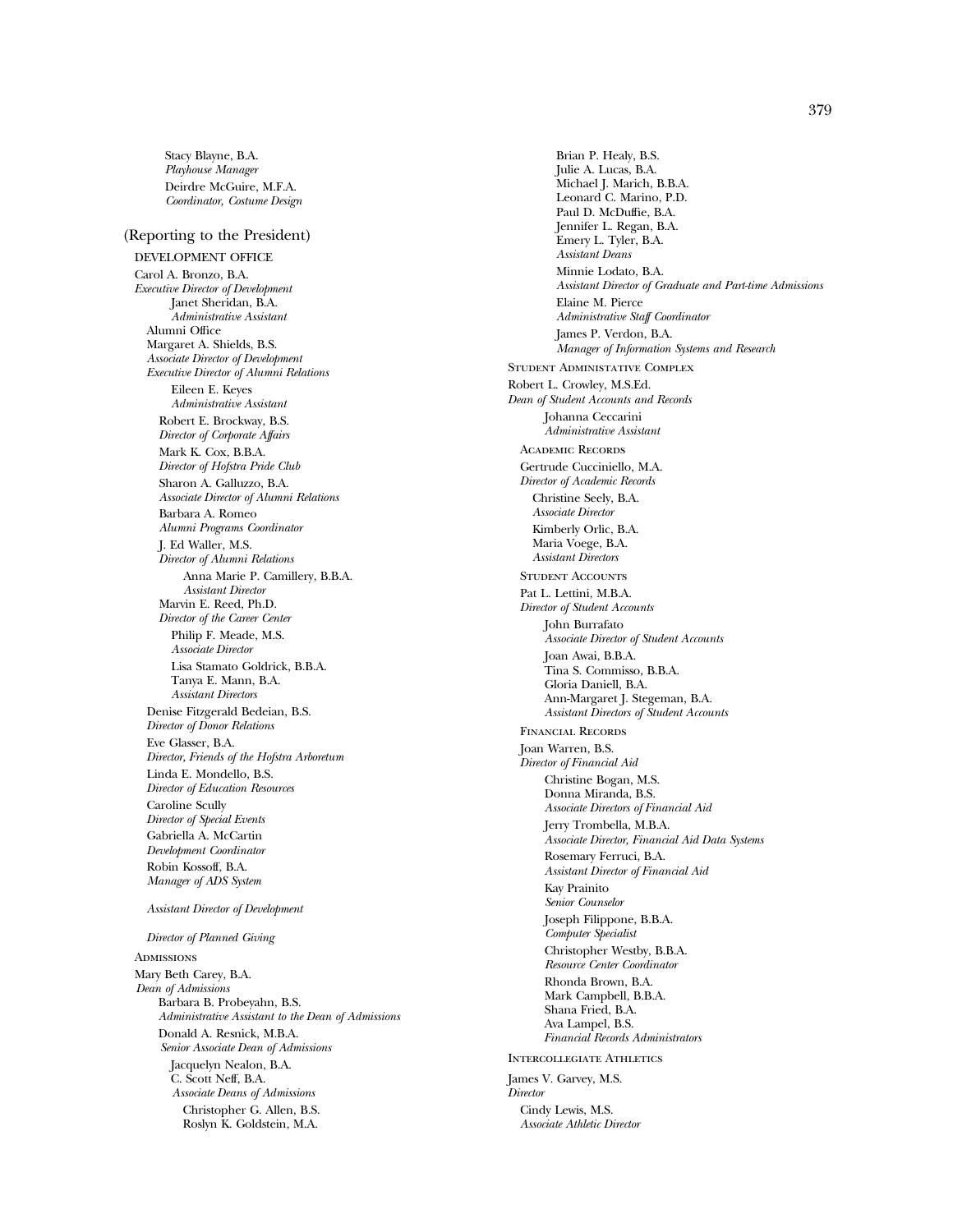380

Harry Royle, M.S. *Associate Athletic Director* Harold Starks, B.A. *Assistant Athletic Director* Fran Arato, B.A. *Assistant Coach, Women's Basketball* Roseann Ashooh, B.S. *Graduate Assistant Athletic Trainer* Lisa Ayles, B.S. *Associate Trainer* Carie Bodo, B.S. *Head Coach of Women's Lacrosse and Field Hockey* To be announced *Assistant Baseball Coach* \*John Campbell, B.S. *Assistant Coach, Men's Lacrosse* Brooke Cole, B.A. *Assistant Coach, Women's Basketball* \*Patricia Coyle, B.S. *Head Coach, Men's & Women's Cross Country* John E. Danowski, M.S. *Head Lacrosse Coach* \*Patricia DiFalco, B.S. *Head Coach, Men's and Women's Cross Country* \*Richard Donovan, M.B.A. *Assistant Coach, Men's Lacrosse* Caryl Drohan, B.A. *Assistant Softball Coach* Bill Edwards, M.A. *Head Softball Coach* Joseph Gardi, B.S. *Head Football Coach* \*Sean Garvey, B.A. *Head Golf Coach* Michael Gebbia, B.S. *Assistant Football Coach* \*William Gerdts, B.S. *Head Coach, Men's and Women's Tennis* Greg Gigantino, B.S. *Assistant Football Coach* Bruce Gregory, B.A. *Assistant Football Coach* Brett Gunning, B.A. *Assistant Coach, Men's Basketball* Joe Jones, B.S. in Ed. *Assistant Coach, Men's Basketball* Francine Kalafer, M.S. *Head Volleyball Coach* To be announced *Assistant Baseball Coach* \*Eugene Larkin, B.S. *Assistant Coach, Men's Soccer* \*Frank Limanni, B.S. *Assistant Football Coach* To be announced *Head Baseball Coach* Suanne Maurer, M.S. *Associate Trainer* Kevin Maxwell *Equipment Manager* Michael McCarty, B.A. *Assistant Football Coach*

\*Robert McIntyre, M.A. *Assistant Football Coach* Richard Nuttall, B.S. *Head Soccer Coach* Thomas Pecora, B.S. *Assistant Basketball Coach* Michael Polidoro, M.S. *Associate Trainer* Dan Quinn, B.S. *Assistant Football Coach* JoAnne Russell, B.A. *Head Coach, Women's Soccer* Tom Ryan, B.S. *Head Wrestling Coach* Leslie Schlegel-Danowski, B.A. *Head Coach, Women's Basketball* Noreen Schoen *Women's Equipment Manager* Briton Stone *Assistant Manager, Men's Equipment* Seth Tierney, B.S. *Assistant Coach, Men's Lacrosse* \*Isabella Totino, M.S. *Assistant Softball Coach* Dave Walsh *Assistant Manager, Men's Equipment* Tim Weaver, B.S. *Assistant Football Coach* Bill Wilson, B.A. *Assistant Coach, Men's Lacrosse* Jerold T. Wright, B.A. *Head Coach, Men's Basketball* Tonya Yandrisevitz, B.A. *Assistant Coach, Women's Basketball* Frederick G. Zappala, M.S. *Head Athletic Trainer*

## Provost's Office

Herman A. Berliner, Ph.D. *Provost and Dean of Faculties; Lawrence Herbert Distinguished Professor* Sylvia J. Giallombardo, Ph.D. *Associate Provost and Associate Dean of Faculties* Susan S. Lukesh, Ph.D. *Associate Provost for Planning and Budget* Eugene Ingoglia, M.S. *Associate Provost for Information Systems; Director of University Computing Facilities* Howard E. Negrin, Ph.D. *Associate Provost for Grants and Research Administration* Sofia Kakoulidis, M.B.A. *Grants Coordinato* Frank Whelan Smith, M.A.Ed. *Senior Assistant Provost; Executive Director of the NOAH Program* Tina Morris *Administrative Assistant to the Provost and Dean of Faculties; Office Manager* Michelle Fiorino-Ragni, B.S. *Coordinator of Provost's Systems*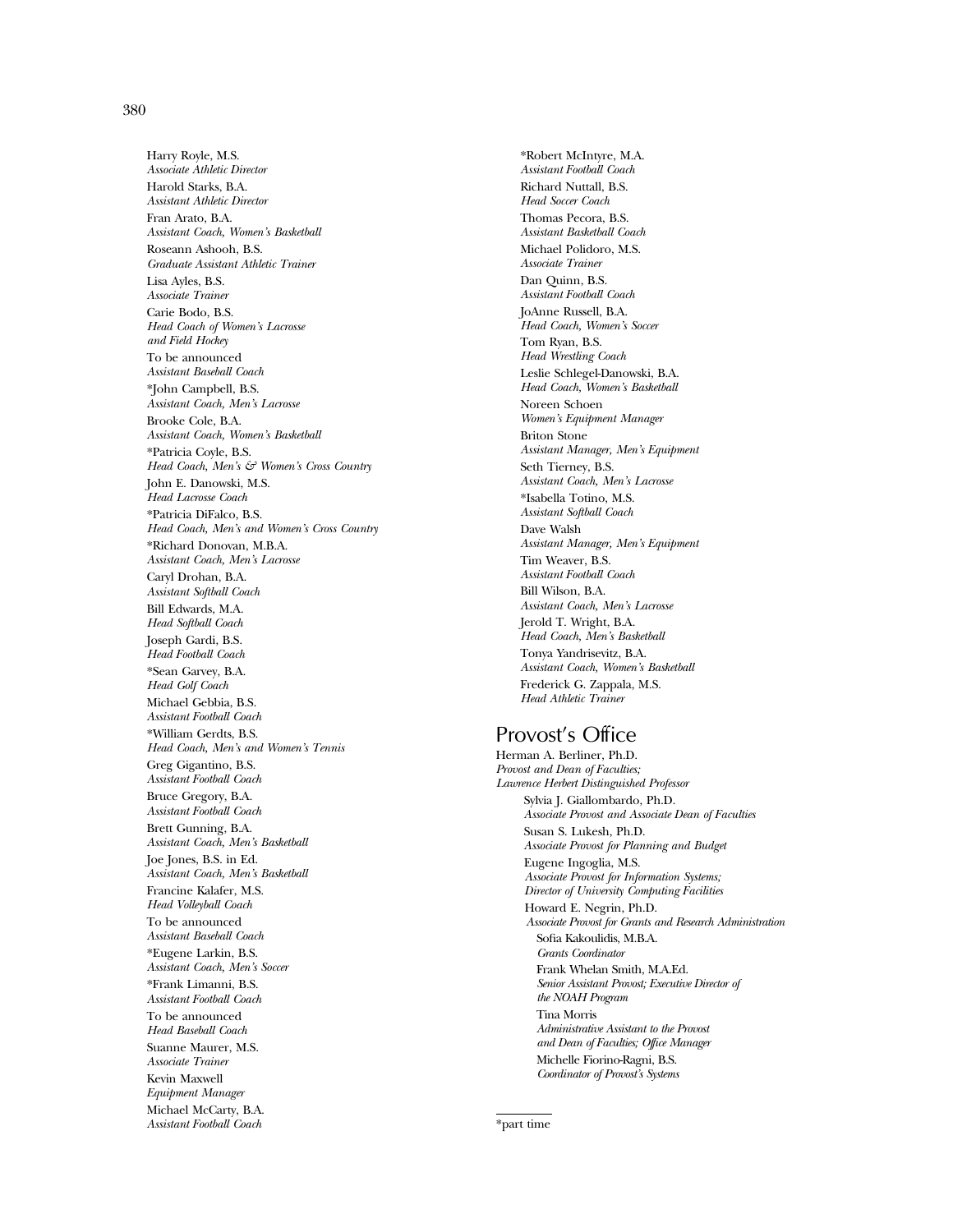Joan E. Olenchalk *Administrative Assistant to the Associate Provost and Associate Dean of Faculties*

#### SALTZMAN COMMUNITY SERVICES CENTER Greta M. Rainsford, M.D. *Executive Director*

Clinical Services Marriage and Family Therapy Clinic Joan D. Atwood, Ph.D. *Director* Psychological Evaluation and Research Center Joseph R. Scardapane, Ph.D. *Director* Student and Career Counseling Services John C. Guthman, Ph.D. *Director*

Reading/Writing Learning Center Norma M. Moeller, Ed.D. *Director* Speech-Language-Hearing Center

Ellen A. Parker, Ph.D. *Director*

### UNIVERSITY COMPUTING FACILITIES

Eugene Ingoglia, M.S. *Associate Provost for Information Systems*

Academic Computing Laurie Harvey, M.B.A. *Acting Director*

Rosann Kelly, M.S. *Manager*

Harry Baya, M.S. *Laboratory Resource Coordinator* Barry Germond *Multimedia Specialist* David A. Klein, Ph.D. *Research Faculty Coordinator*

Sherry M. Ross, M.B.A. *Senior Coordinator of Information and Training* Julianne Sullivan, B.B.A. Dennis Wesley, M.B.A.

*Educational Technology Specialists* Administrative Information Systems Linda J. Nelson, M.B.A.

*Director*

Management System Design Martin Gross, M.A. Linda Ilovic, A.A.S. *Project Leaders* Darwin Anderson, M.A. Victor Bhasin, M.B.A. Brian Collins, B.A. Barbara Jaeckel, B.A. Susan Klugman, M.S. Alex M. Struzzieri, B.S. Thomas Wagner *Analysts/Programmers*

Operations Control Eric Beckler *Production Control Supervisor* Stuart Reisman *Operations Supervisor*

Office of Learning and Information Technology Lanny R. Udey, Ph.D. *Associate Dean* **TECHNOLOGY** David Denara, M.B.A. *Director* Network and Systems Services Peter DiFiore, M.S. *Systems Programming; Manager* Hatem Akl, M.S. Gary Graffagnino, B.A. Richard Gruenfelder, M.S. Robert Muck, B.S. James Shuart Daniel Yu, B.S. *Network and Systems Specialists* Telecommunications and Technological Services Robert Johnson, A.A. *Manager of Telecommunications* Theresa Macri, B.S. *Manager of End User Support* Joe Buffa Lisa DePuy William McGuirk, B.A. Vinh Trinh, B.S. *End User Support Specialists* Ed Scanlan *Senior Technician* Joseph Dalto Robert Trusheim, A.A.S. *Technicians* NEW OPPORTUNITIES AT HOFSTRA (NOAH) Frank Whelan Smith, M.A.:Ed. *Senior Assistant Provost and Executive Director of the NOAH Program* William E. Bland, B.A. *Senior Assistant Dean* Cecilia Cardenas, B.A. *Senior Assistant Dean* Sabir Manteen, J.D. *Acting Assistant Dean and Director of Developmental Studies* Adam P. Rogers, M.S. *Assistant Dean* Angela M. Estrada, B.A. *Assistant Dean* \*Julius E. Brown, M.A. *Computer Facilitator* \*Louise Robbins, Ed.D. *Assistant to the Executive Director* \*Eleanora Spratt, Ed.D. *Reading Specialist* \*Sabir Manteen, J.D. *Developmental Freshman Orientation Instructor* \*Rhetta Bell, M.S. *Developmental Mathematics Instructor* Betty M. Andrews-Tobias, M.S. *Developmental English Instructor*

Samuel Quaye, Ph.D. *Mathematics Instructor*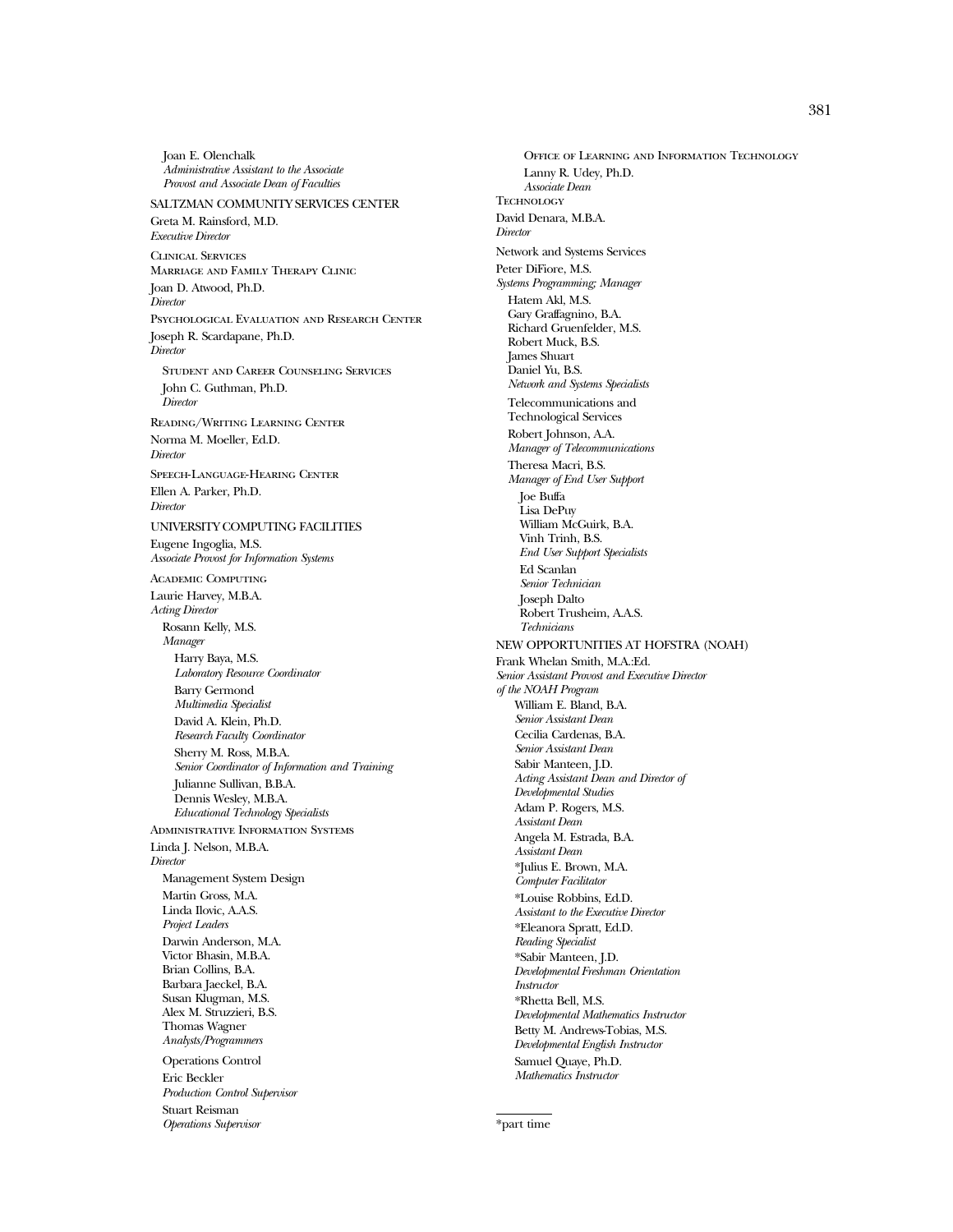#### PRIOR LEARNING/CREDIT BY EXAMINATION \*Bernard J. Firestone, Ph.D. \*Barbara Bohannon, Ph.D.

*Coordinators* UNIVERSITY HONORS PROGRAM \*Helene C. Waysek, Ph.D. *Coordinator*

#### UNIVERSITY TUTORIAL PROGRAM

Frank Whelan Smith, M.A.:Ed. *Senior Assistant Provost; Executive Director of the NOAH Program* Charmian Smith, M.S. *Assistant Dean and Director, University Tutorial Program* Louise Robbins, Ed.D. *Assistant to Executive Director*

#### BUSINESS DEVELOPMENT CENTER

Richard T. Bennett *Director of the Business Development Center* Bernard Schoen Mary Beth Jacovides *Assistant Directors* \*Stuart L. Bass *Director of the Family Business Forum*

#### COLLEGE OF LIBERAL ARTS AND SCIENCES

Robert C. Vogt, Ph.D. *Dean; Holston Distinguished Professor in the Liberal Arts and Sciences* Bernard J. Firestone, Ph.D.

Jeanne Fuchs, Ph.D. Barbara Bohannon, Ph.D. *Associate Deans* Sylvia Osswald *Administrative Assistant to the Dean of the College of Liberal Arts and Sciences*

#### Animal Laboratory Dennis M. Burke, M.B.A.

*Director*

Biology Laboratories Dennis M. Burke, M.B.A. *Director*

Chemistry Laboratories Christine A. Anderson, M.S.

*Manager* Language Laboratory

Mustapha Masrour, M.Ed. *Director*

Center for the Study of Labor and Democracy Bertram Silverman, Ph.D. *Director*

Engineering Department

John LeGault *Laboratory Supervisor*

English Language Program George L. Greaney, Ph.D. *Director*

Psychological Evaluation and Research Center Joseph Scardapane, Ph.D. *Director*

Speech-Language-Hearing Center Ellen A. Parker, Ph.D. *Director* Lori Katz Amon, M.A. Nancy Mascia, M.A. Heather Timmins, M.A. *Clinicians Clinical Supervisors:* \*Lynette Abruzzo, M.A. \*Margaret Costello, M.A. \*Linda Gelbs, M.A. \*Barbara Lederer, M.A. \*Nancy Lufrano, M.A. \*Toni Zanetti, M.A. LIBRARY Susan S. Lukesh, Ph.D. *Interim Dean of Library Services* Domenica Barbuto, Ph.D. *Business Reference Librarian* \*Ronald A. Beaudrie, M.S.L.S. *Adjunct Reference Librarian* \*Jeanne Burke, M.L.S. *Adjunct Reference Librarian* \*Marge Burke, M.L.S. *Adjunct Reference Librarian* Elena Cevallos, D.L.S. *Coordinator of Automated Reference Services; Reference Librarian* Emerita M. Cuesta, M.L.S. *Assistant Dean of Access Services* David Dapogny, M.F.A. *Media Access Services Coordinator* \*Sidney Eng, M.L.S.; M.A. *Adjunct Reference Librarian* Melanie Freese, M.L.S.; M.A. *Catalog Librarian* \*Jane Gaffney, M.L.S. *Adjunct Reference Librarian* Howard Graves, M.L.S.; M.A. *Senior Assistant Dean of Library Systems and Technology* Harriet Hagenbruch, M.L.S.; M.A. *CMC Librarian* Vincent Jennings, M.L.S.; M.A. *Documents Librarian* \*Arlene Keehn, M.L.S. *Adjunct Reference Librarian* Barbara Kelly, Ph.D. *Curator, Special Collections* \*Larry Kirschenbaum, M.L.S.; M.S. *Adjunct Reference Librarian* \*Michael Knauth, M.L.S.; M.A. *Adjunct Reference Librarian* Barbara Kolb, M.S.L.S. *Technical Processes Manager* Martha Kreisel, M.L.S., M.A. *Reference Librarian* Laurie Lopatin, M.L.S.; M.S.I.S. *Catalog Librarian* Linda Meiseles, M.L.S.; M.A. *Serials Librarian*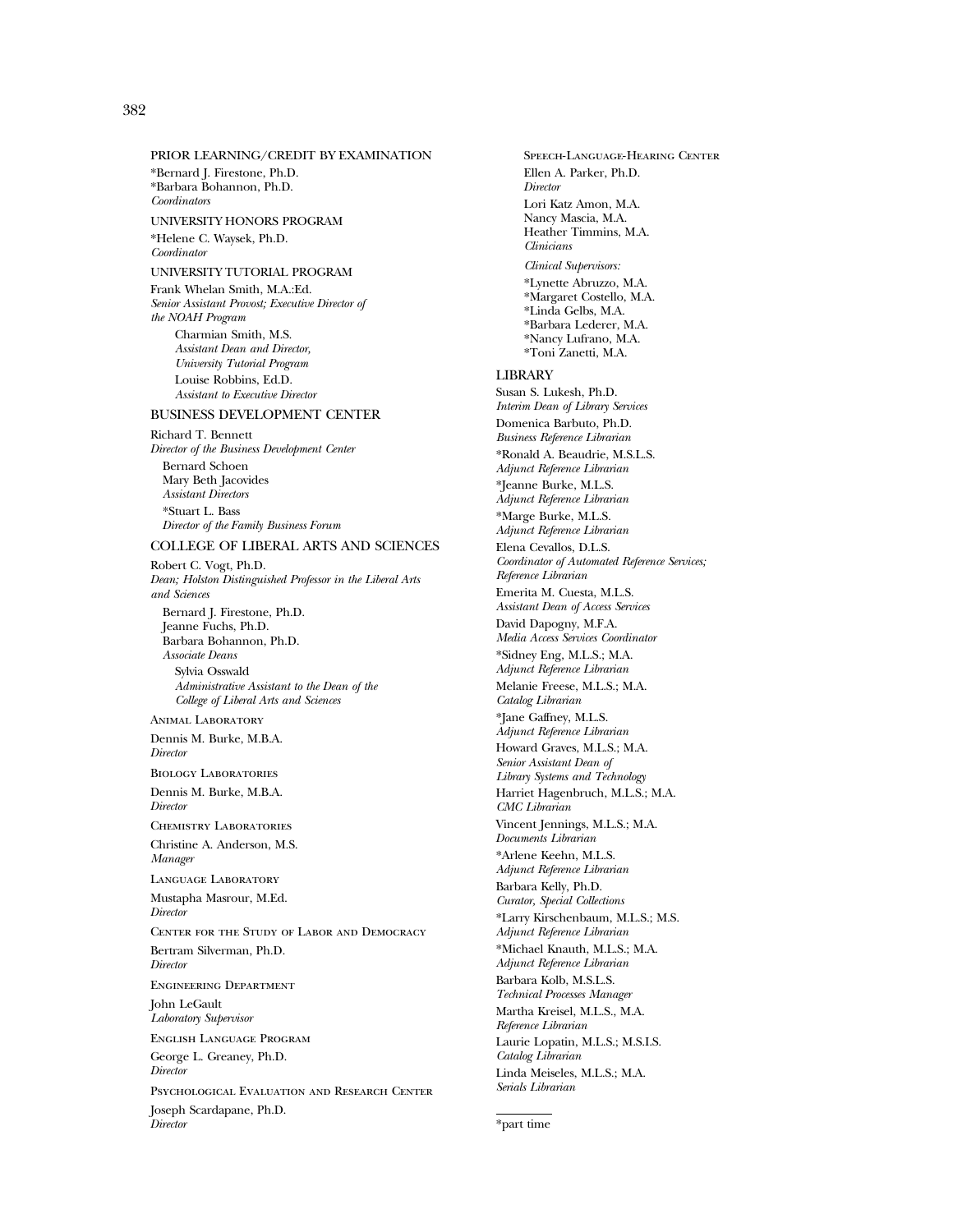\*Anne Mott, M.L.S. *Adjunct Reference Librarian*

Lorraine Palmer, M.L.S.; M.A. *Science Reference Librarian*

\*Thomas Phillips, M.L.S.; M.A. *Adjunct Reference Librarian*

\*Gloria Grant Roberson, M.L.S.; M.S. *Adjunct Reference Librarian*

Mark Rosenzweig, M.L.S.; M.S. *Reference Librarian*

\*Charles Secter, M.L.S.; M.A. *Adjunct Reference Librarian*

Geri Solomon, M.A. *University Archivist/Conservator*

\*Susan Stollwerk, M.S.L.S.; M.A. *Adjunct Reference Librarian*

Janet Wagner, M.L.S.; M.A. *Assistant Dean and Chairperson of Reference Resources/Campus Liaison*

Christine R. Wondolowski Gerstein, M.L.S.; M.M. *Collection Development Librarian*

Vivian Wood, M.L.S.; M.A. *Collection Development Librarian*

#### NEW COLLEGE

David C. Christman, M.A. *Dean*

Diana Ben-Merre, Ph.D. *Coordinator, B.A. Writing Program*

Heidi Contreras, B.A. *Senior Administrative Associate* Linda DeMotta, M.S. *Assistant to the Director,*

*Program for Academic Learning Skills* Heather E. Fellman, B.A.

*Senior Assistant Dean and Master of Arts Program Administrator*

Rene Giminiani-Caputo, B.A. *Administrative Associate*

Beth Neville, B.A. *Assistant Dean and University Without Walls Administrator*

#### FRANK G. ZARB SCHOOL OF BUSINESS

Ralph S. Polimeni, Ph.D. *Interim Dean; Chaykin Endowed Chair in Accounting* Ehsan Nikbakht, D.B.A. *Associate Dean* Patricia E. Green, M.B.A. *Senior Assistant Dean for Undergraduate Programs* Rose Anne Manfredi, M.A. *Senior Assistant Dean for Administration, Curriculum and Personnel* Susan M. McTiernan, B.A.

*Senior Assistant Dean and Director of Graduate Programs*

Garen A. Tchopourian, M.S. *Computer Facilitator*

\*Lisa Welch, Graduate *Assistant to the Director of Graduate Programs*

SCHOOL OF COMMUNICATION Sylvia J. Giallombardo, Ph.D. *Acting Dean* Laurie J. Wenchell, M.S.Ed. *Assistant Dean* Laurie Felix, A.A.S. *Administrative Assistant to the Dean of the School* Timothy R. Fehmel, M.B.A. *Facilities Manager* Randal K. Hillebrand, B.S. *Training Coordinator* Bruce Avery, M.A. *General Manager, WRHU* Michelle Lisi, M.S. *Operations/Programming Coordinator, WRHU* Leonard Thon, B.F.A. *Producer/Director, Hofstra Video Productions* Stephen B. Darnaud, B.S. John P. Kopp, B.S. Joseph J. Valerio, B.S. *Video Engineers* SCHOOL OF EDUCATION James R. Johnson, Ph.D. *Dean* Penelope J. Haile, Ph.D. *Associate Dean* Walter M. Yannett, Ph.D. *Assistant Dean of External Affairs* Karleen Edwards, M.A. *Advisement Administrator and Certification Coordinator* Jane Zaken-Goldman, B.S. *Coordinator of Field Placement* Marguerite Golden Rhodes, M.A. *Special Consultant for Field Services and Minority Affairs* Diane Lindner-Goldberg Child Care Institute Jeanne R. Moller, C.A.S. *Interim Director* Reading/Writing Learning Center Norma M. Moeller, Ed.D. *Director* Upward Bound *Director* \*Leroy Franklin, M.A. *Assistant Director* S.T.E.P. Deanna Hunter, M.S. *Director* SCHOOL OF LAW Stuart Rabinowitz, J.D. *Dean; Alexander M. Bickel Distinguished Professor of Communications Law* M. Patricia Adamski, J.D. *Vice Dean; Adolph J. and Dorothy R. Eckhardt Distinguished Professor of Corporate Law* Daniel M. May, J.D. *Acting Director of the Law Library* Michael J.K. Schiumo, J.D *Senior Assistant Dean for Career Services*

<sup>\*</sup>part time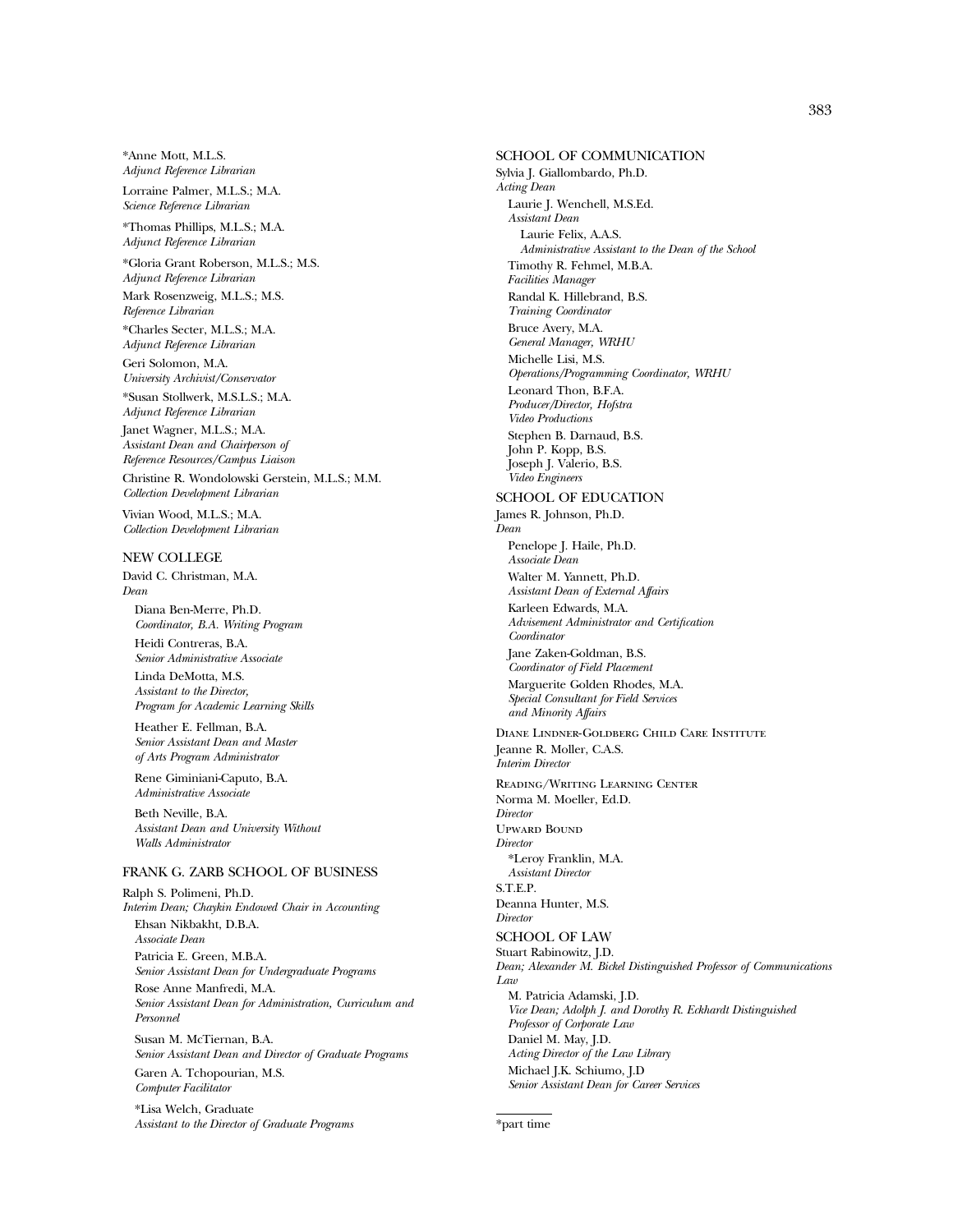#### 384

Ivy Leibowitz, J.D. *Senior Assistant Dean for Law Alumni Affairs and External Relations* Barbara T. Pace, J.D. *Senior Assistant Dean for Student Affairs* Amy Engle, M.B.A. *Assistant Dean for Admissions* Nancy E. Modell, M.S. *Assistant Dean for Financial Aid* Nancy Albin, J.D. *Director, Law Alumni Affairs* Diane Bergner, J.D. *Director, Public Sector Career Planning* Gary P. Moore, B.S. *Director, Information Systems and Physical Plant* Diane Schwartzberg *Director of Career Services* Susan Tiefenbrun, J.D. *Director, Center for the Study of Communications Law and Director, International Law Program* John J. Francis, J.D. *Staff Attorney, Community Legal Assistance Corp.* Marjorie M. Daniels, B.A. *Registrar* Marie Leuci *Administrative Assistant* Yvonne V. Atkinson *Paralegal* C. Peter Chao, M.L.S. *Catalog Librarian* Linda P. Helenek, M.L.S. *Head of Technical Services* Patricia Kasting, J.D. *Reference Librarian* Connie S. Lenz, J.D. *Reference Librarian* Rou Chia Pearl Lin, M.L.S. *Acquisitions Librarian* Mena Sieber, M.L.S. *Documents Librarian*

#### SCHOOL FOR UNIVERSITY STUDIES

David C. Christman, M.A. *Dean* Elaine V. Bosch *Assistant to the Dean* Heidi Contreras, B.A. *Senior Administrative Associate* Ignacio L. Götz, Ph.D. *Director, Freshman Division and Program for Academic Learning Skills (PALS)* Linda De Motta, M.S. *Assistant to the Director, Program for Academic Learning Skills (PALS)* Douglas R. Friedlander, Ph.D. *Coordinator of the Writing Program*

#### UNIVERSITY COLLEGE FOR CONTINUING EDUCATION

Deanna G. Chitayat, Ph.D. *Dean*

Judith D. Burke, M.A. *Administrative Assistant to the Dean*

Barbara Kraeger, Ed.D. *Senior Associate Dean* Seymour S. Lebenger, M.A. *Assistant Dean for Youth Programs* \*Ronald Alvarez, Ph.D. *Director, Continuing Engineering Education* Nancy Bard, B.A. *Director of Admissions, Paralegal Studies Certificate Program* Stacey Barone, J.D. *Director, Paralegal Studies Certificate Program Assistant Director of Marketing and Coordinator of Summer Sessions* Debra Collins, B.A. *Director of Marketing* Chris Gentilin, B.A. *Director, UCCE Information Systems* Judith Kaiser, M.S. *Director, PEIR Program; Saturday Classes for Young People* Priscilla Morgano, B.A. *Registrar* Philip J. Panzeca, M.S. *Acting Director, Computer Studies; Computer Science Career Retraining Program* Robert Rachlin, M.B.A. *Assistant Dean, Center for Business Studies* Judith Reed, B.M.E. *Associate Director, Liberal Arts Studies* Lex Konnerth, B.S. *Director, Corporate Training* Lewis Shena, M.A. *Assistant Dean, Liberal Arts Studies* Judith Tyne, M.A. *Director, Center for Entrepreneurship* Jessica Wehrs, B.A. *Administrative Assistant, Youth Programs*

## Vice President for Campus Life/ Dean of Students

Holly J. Seirup, Ed.D. *Vice President and Dean of Students* Patricia A. Brady *Administrative Assistant to the Vice President for Campus Life* Denise A. Kouril *Director of Campus Life Operations* Michael D. Ogazon *Assistant Manager of Campus Life Operations* Rosemary Lenahan *Administrative Assistant to the Director of Campus Life Operations* Lynda J. O'Malley, M.S. *Associate Dean of Students* Susan Dershowitz, M.A. Edward A. Lynch, M.S. *Assistant Deans of Students* Office of Freshman Advancement Andrew K. Koch, M.S. *Associate Dean* Erich H. Berendt, B.B.A.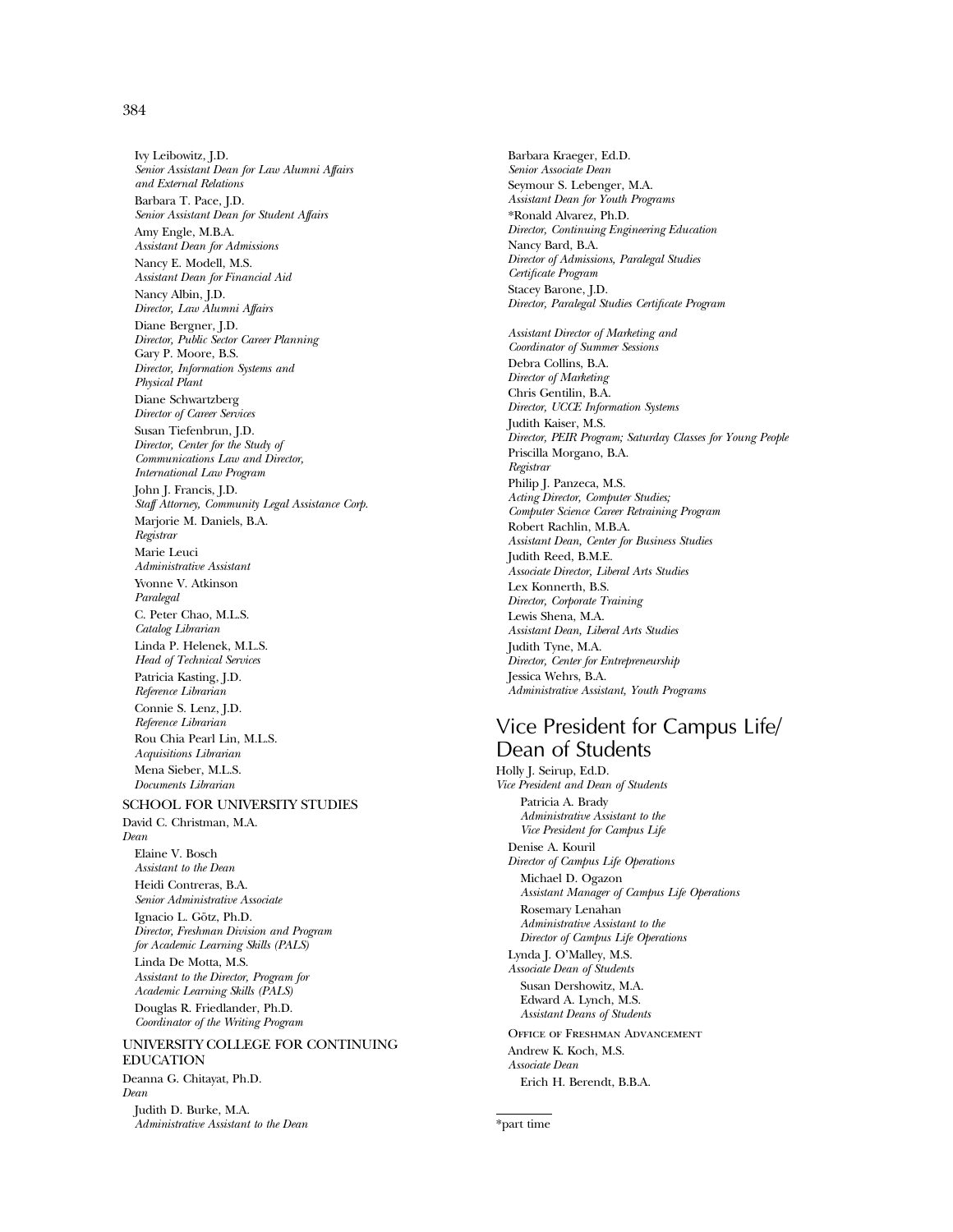Jennifer Boscarino, M.Ed. Sybil S. Mimy, B.A. Patricia M. Wendelboe, B.A. *Assistant Deans* STUDENT ACTIVITIES Anita Ellis, M.S. *Director of Student Activities* Christopher Adams, M.S.Ed. *Associate Director of Student Activities* Recreation and Intramurals Patricia Montagano, M.Ed. *Senior Assistant Dean of Students and Director of Recreation and Intramurals* Marie Turchiano *Assistant Director of Recreation and Intramurals* Residential Life John P. Ricci, M.S. *Director* Art Zander, M.Ed. *Associate Director* Denise O'Neill, M.A. Scott Singel, M.A. *Assistant Directors* Ann Murray *Housing Services Coordinator* Dolores Hancock *Assistant to the Director* Stacy Fellman, M.A. *Area Coordinator* Denise Sciabarra *Area Coordinator-Towers* Francesca Prisco *Area Coordinator-Netherlands, Colonial Square, Nassau and Suffolk Halls* David Blanchard, M.S.Ed. *Associate Dean of Students* Gina-Lyn Crance, M.A. *Senior Assistant Dean of Students and Director of International Programs* **ADVISEMENT** Karin J. Spencer, Ph.D. *Associate Dean of University Advisement* Matthew L. Hickling, M.S.Ed. *Senior Assistant Dean of University Advisement* Addie Cohen, B.A. Maureen A. Petrie, B.A. *Assistant Deans of University Advisement* PHED Program Karin J. Spencer, Ph.D. *Director* Center for Part-Time Student Services Ellen C. DaVolio, M.S.Ed. *Assistant Dean of Students and Director of the Center* \*Mindy Forman, M.A. *Counselor* Human Resources Janet Lenaaghan, M.B.A. *Director of Human Resources* Lillian Colella, B.A.

*Associate Director*

Tecla Curcio, M.A. *Assistant Director* Carrie Gibbons Carol Spargimino *Administrative Assistants* Medical Benefits Office Concetta Amalfitano *Medical Benefits Coordinator* Career Development/Employment Services Adrianne Sachs, M.S. *Director* Roberta Frisch, M.A. *Assistant Director* PUBLIC SAFETY Edward N. Bracht, M.S.Ed. *Director* Jean Anne Smith *Administrative Assistant* Thomas Kelleher, B.S. *Senior Assistant Director of Residential Operations* Facilities Management and Operations Charles Churchill *Director of Facilities Management and Operations* SPORT FACILITIES Larry Bloom, M.Ed. *Director of Sport Facilities* Anne Combes-Baller, M.S.Ed. *Associate Director* Karin Radics, B.A. Michael Thomas, B.S. *Assistant Directors* Conference Services Andrea Kassel *Director* **SCHEDULING** Kathleen S. Dwyer, B.S. *Director* Sales, Marketing, and Promotion Jennifer Fitzpatrick, M.A. University Technical Services Robert Kleinhans *Director* Remo Addabbo *Electronic Maintenance Engineer* Tom Vogel *Audio/Visual Maintenance Engineer* Victoriano Lazo, B.S. *Electronic Installer* Media Service-Special Events Kyle Cuva, B.S. *Managing Supervisor* Health Center Marie A. Hanaché, M.D. *Director of the Health Center* Toni Schaefer, B.S.N. *Assistant Director of the Health Center*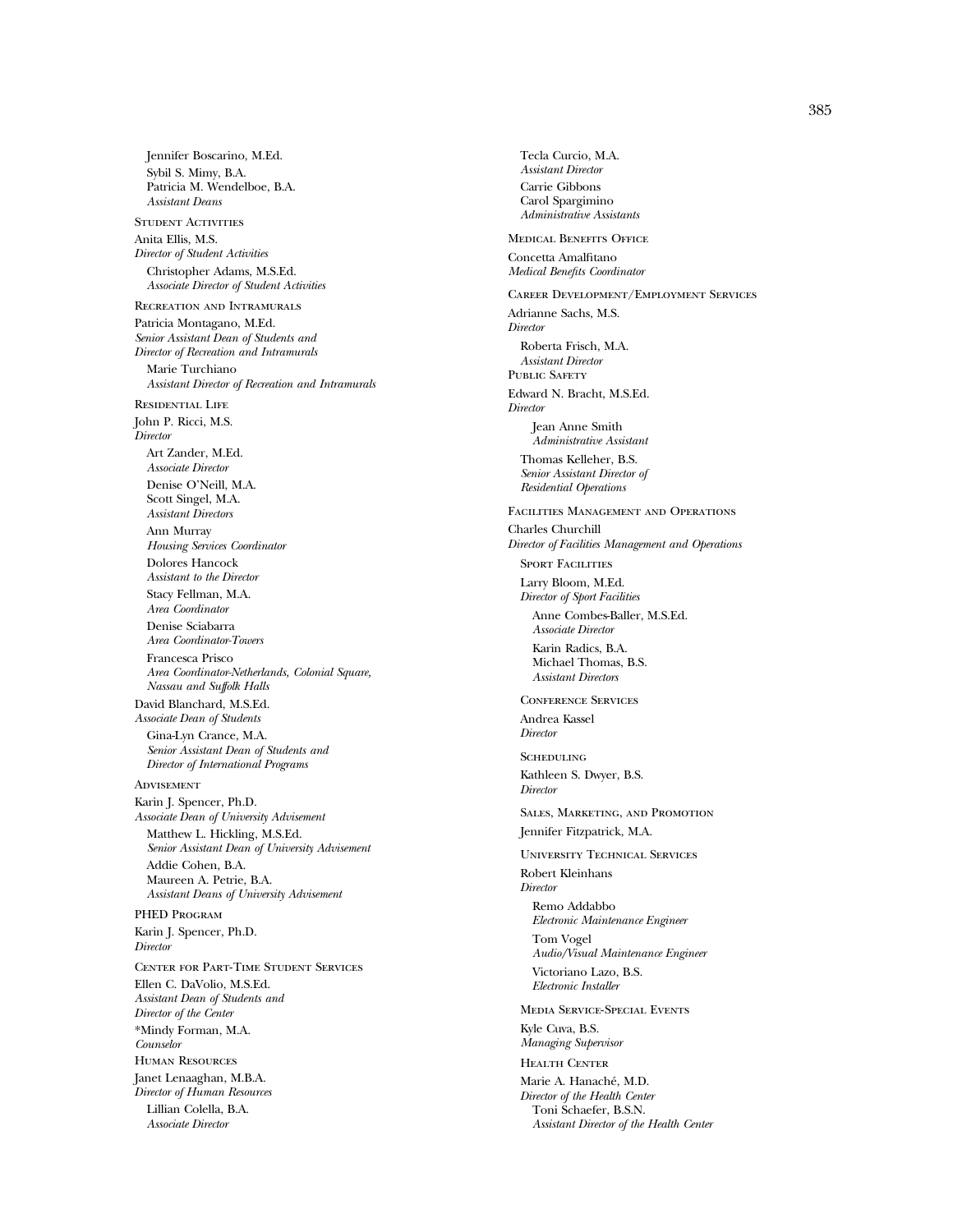## Vice President for Business Affairs and Treasurer

James J. McCue, M.B.A. *Vice President for Business Affairs and Treasurer* Regina M. Gilson *Administrative Assistant to the Vice President for Business Affairs and Treasurer Controller* Kathleen T. Murphy, B.A. *Administrative Assistant* Judith Joseph Nolan, B.B.A. *Director of Financial Reporting and Cash Management* Sonja Maresca, B.S. *Budget Analyst* Amy Ramson, C.P.A. *Assistant Director of Financial Analysis* Therese M. Venti, M.B.A. *Director of Budget and Accounting* Elizabeth Brown Richard Apollo, B.S. Andrew Berko, C.P.A. *Assistant Budget Directors* Elizabeth Beyer *Accounts Payable Supervisor* Suzanne Ng Tang, M.B.A. *Director of Endowments and Grants* Teresa Pober *Payroll Supervisor* Barbara Gallo *Assistant Payroll Supervisor*

#### PURCHASING

Craig W. DeOdene, B.S. *Director of Purchasing* Allan Howell, B.A. *Purchasing Agent* Samantha Fellman, B.A. *Purchasing Coordinator*

INTERNAL AUDIT Christine M. Friebel, B.B.A. *Director of Internal Audit*

*Internal Auditor*

John DiGregorio, A.A.S. *Resident District Manager* Joe Rudolph, A.A.S. *District Manager* **BOOKSTORE** Paul Sirianni, A.S. *General Manager* Neil LeBeau *Assistant General Manager*

Food Services

## Vice President for Operations

James Fellman, M.B.A. *Vice President* Patricia A. Brady *Administrative Assistant to the Vice President for Operations* PHYSICAL PLANT DEPARTMENT Richard Drury *Director* Michael King *Associate Director* Andrew Hrynyshyn, B.S. *Technical Assistant* Thomas Andreadis *Assistant Director for Trade Skills* Richard Leddy, M.B.A. *Assistant Director for Central Utilities Plant* Teresa Greis, M.S. *Energy Control Manager* Frank McCluskey, B.B.A. *Director of Environmental Safety* Kenneth Tyler, B.S. *Associate Director* Fred Soviero, A.A.S. *Director of Grounds and Landscaping* John A. Skura *Director of Warehousing and Supply Services* Michael S. Goldberg, B.S. *Manager for Information Systems* Construction Management George Saunders, B.S.

\*part time

#### University Senate Committees

as of November 1996

Executive Committee Browder, *Chairperson*; Berliner, Brack, Costenoble, Crusius, Martin, Ohr.

Undergraduate Academic Affairs

Ohr, *Chairperson*; Abraham, Binbasioglu, Boonshaft, Giallombardo, C. Johnson, Notkin, J. Smith, Zhang.

Academic Records Cucciniello, *Chairperson*; Bohannon, Drucker, H. Fellman, Green, Greenwell, Mimy, Seirup, Smith.

**ADMISSIONS** Carey, *Chairperson*; Greaney, Krieg, Krull, Ravel. Grading DaSilva, *Chairperson*; Lukesh, Mathur, Seagull. Program Review Inactive until needed. University Honors Waysek, *Chairperson*; Binbasioglu, Browder, Bryant, Cernic, D'Acierno, Giallombardo, Hastings, Kern, Leonard, Marcus, Ohr, Otis.

#### Graduate Academic Affairs

Brack, *Chairperson*; DiFonzo, Eisen, Giallombardo, Knowlton, Kreisel, Lechowitz, Polimeni, Pugliese.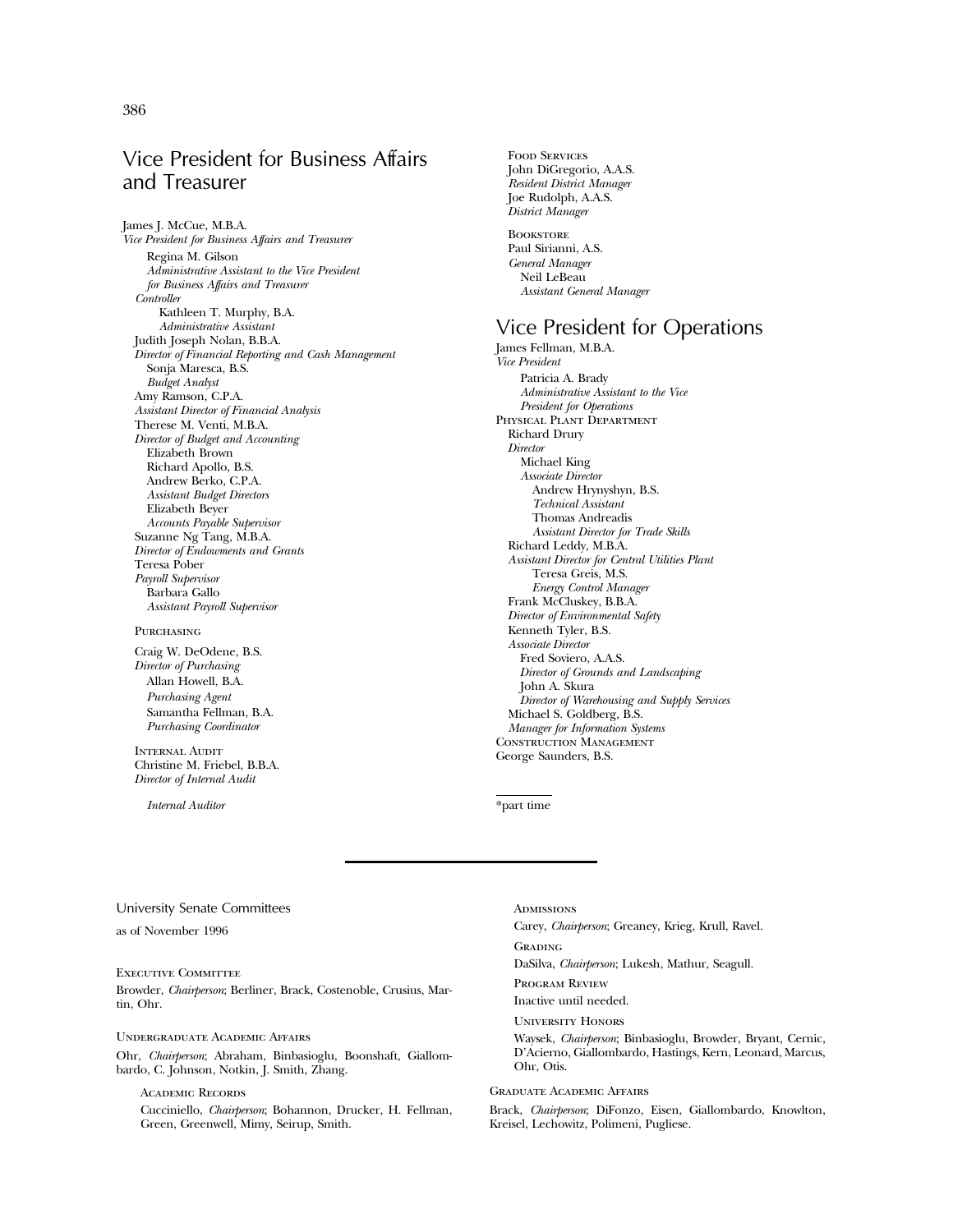#### Planning and Budget

Martin, *Chairperson*; Balsamo, Bryant, Chandra, Dugo, Lukesh, Meller, Silver, Viswanathan, Wagner, Weiss, Wondolowski-Gerstein.

Academic Computing

MacCornack, Mendelsohn, *Cochairpersons*; Bennington, Chandra, Elsayed, Gordon, Harvey, Kazi, Kreisel, Lazow, Lukesh, Mason, Tracht, Wiley.

**DEVELOPMENT** Inactive until needed.

**LIBRARY** 

Anderson, *Chairperson*; Andrews, Cheng, Cloud, Hagenbruch, Harshbarger, Hollander, Lee, Lopatin, Lukesh, Wagner.

Scholarship and Student Aid

Meller, *Chairperson*; Bird, Frierman, Kozlov, Lukesh, Seirup, Warren, Weiss.

#### Faculty Affairs

Costenoble, *Chairperson*; Gewirtz, Giallombardo, Huckins, Longmire, Powell, Roukis, Unruh, Wade.

Student Affairs

Crusius, *Chairperson*; Bloom, Hope King, Roche, Seirup, Varisco.

Special Committees of the Senate

Academic Calendar

Cucciniello, *Chairperson*; Christman, Crusius, Dickman, Giallombardo, Seirup, Toulouse.

ATHLETIC POLICY

Albert, *Chairperson*; Block, Elston, Garvey, Halliday, Lewis, Meiseles, Ribar, Royle, Schafer, Seirup, Semel, Starks.

**GRIEVANCES** 

Inactive until needed.

Environmental Safety Willey, *Chairperson*; Anderson, Burke, Elston, Gingrich-Philbrook, Ginsberg, Kreniske, McCluskey, Negrin, Pumo, Ryan.

Recruitment, Elections and Nominations Wong, *Chairperson*; Bishnoi, Bogart, Browder, Giallombardo, Rustici, Sanford.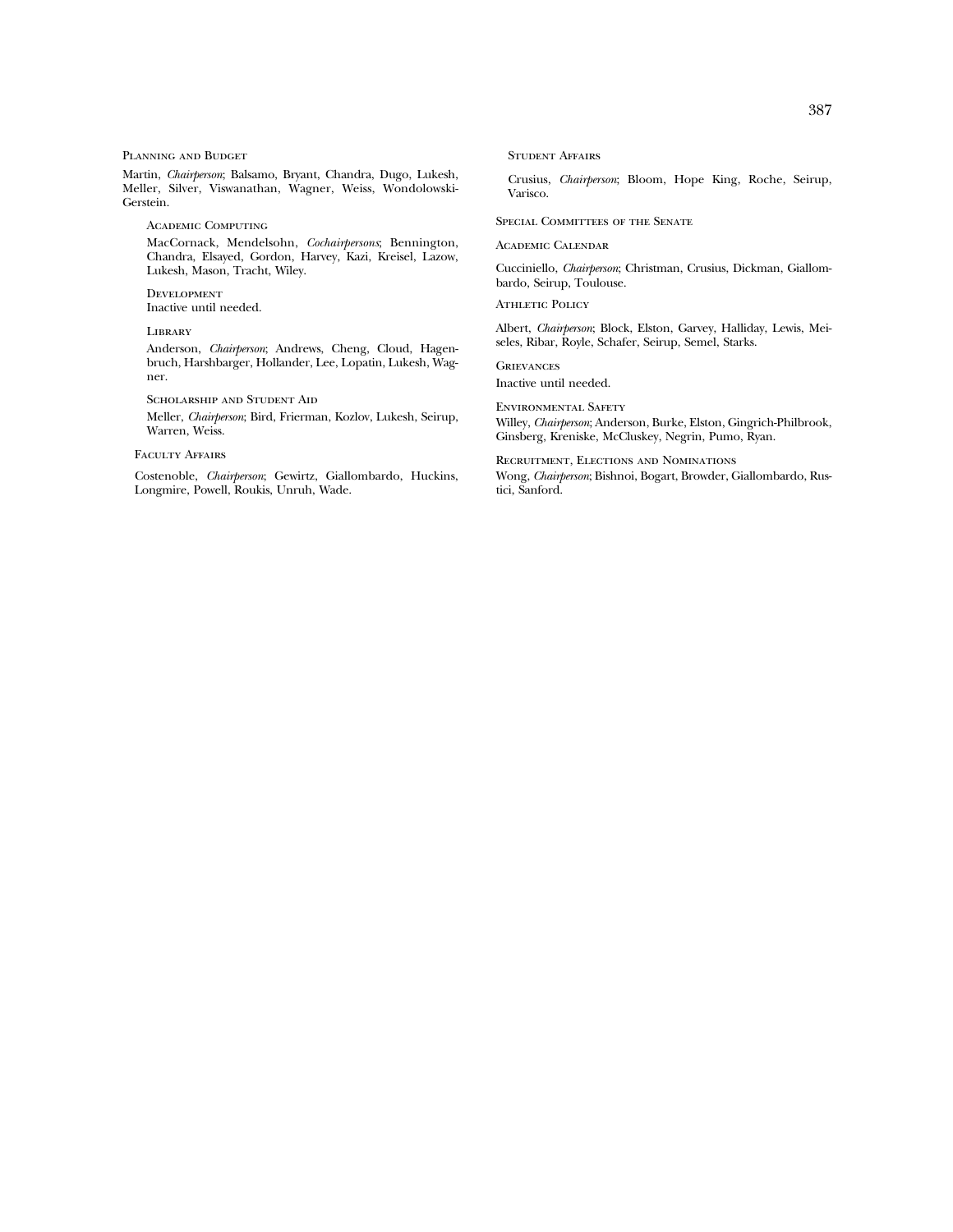#### ACADEMIC CHAIRS AND DISTINGUISHED PROFESSORSHIPS

THE JOHN CRANFORD ADAMS CHAIR IN THE HUMANITIES, established in 1965 by the Hofstra Alumni Association, honors Hofstra's President Emeritus Adams. The Chair brings distinguished visiting scholars to the University. Dr. Adams was president of Hofstra from 1945 to 1965. He was a noted Shakespearian scholar with works represented in the Folger Library. The Chair is currently held by Dr. Phillip Lopate, Professor of English.

The Joseph G. Astman Distinguished Professorship in the Humanities was established in 1985 to honor his memory. Dr. Astman served the University for almost four decades, as Professor of Comparative Literature and Languages and as Dean of the Hofstra College of Liberal Arts and Sciences (1966–72). He was the founding director of the Hofstra University Cultural Center and a noted scholar in his field.

The Donald E. Axinn Endowed Distinguished Professorship in Ecology and Conservation at Hofstra University was established in 1987 by gifts from Donald E. Axinn. Mr. Axinn is a Hofstra alumnus, a Hofstra Trustee and real estate developer. Under this professorship, a program of public awareness in ecology and conservation will be developed with special application to the Long Island environment.

The Bernon Family Endowed Distinguished Professorship in Business was established in 1991 by the Bernon Brothers Foundation. Alan Bernon is a Hofstra alumnus, a Hofstra Trustee and an outstanding business and community leader. The distinguished professorship was established in support of the Dean of the Frank G. Zarb School of Business as an indication of leadership in the field of business education as well as in the business community.

The Alexander M. Bickel Distinguished Professorship in Communication Law was established in 1983 by several persons, including two graduates of the Yale Law School, where Professor Bickel was one of the more prestigious faculty members. He was a nationally prominent professor of constitutional and communication law. The Professorship is currently held by Dean Stuart Rabinowitz.

The Andrew M. Boas and Mark L. Claster Distinguished Professorship in Law Library Administration was established in 1986 by gifts from two graduates of the Hofstra School of Law, Andrew M. Boas, Class of 1980 and Mark L. Claster, Class of 1977. The purpose of the Professorship is to enhance the science of law library administration and to develop scholarly research and other professional activities in this field.

The Brodlieb Distinguished Professorship in Business was established in 1984 through the generosity of Mr. and Mrs. Kenneth Brodlieb [Ken and Judy] and Theodore Brodlieb. The Brodliebs firmly believe in a business developing a close relationship with the surrounding community and its responsibility to society in general. This gift reflects their especially strong commitment to quality higher education on Long Island. The Professorship is currently held by Professor Nancy Stern, a faculty member with a distinguished background in the field of business computer information systems.

The Richard J. Cardali Distinguished Professorship in Trial Advocacy was established in 1989 in memory of Richard J. Cardali, who was a prominent attorney specializing in plaintiff's negligence work. Mr. Cardali devoted a substantial amount of his time and energy to teaching advocacy skills to other lawyers and to law students. The Professorship will promote the continued training of advocacy skills. The Professorship is currently held by Professor Lawrence W. Kessler.

The Edward F. Carlough Chair in Labor Law, established in 1981, honors Edward F. Carlough, President Emeritus of the

Sheet Metal Workers International Association, is funded by a gift from the Sheet Metal Workers International Association and reflects the strong labor law discipline of the Hofstra School of Law. It supports the *Labor Law Forum*, a scholarly publication, and the annual Edward F. Carlough Labor Law Conference. The Chair is currently held by Professor Eric J. Schmertz.

The Chaykin Endowed Chair in Accounting was established in 1990 through the proceeds from the Chaykin continuing professional education programs at Hofstra University. Professor Irving J. Chaykin is a nationally prominent professor of accounting and founder of the Chaykin CPA Review Program. The Chair was established to encourage and reward excellence in research and teaching. The Chair is currently held by Dr. Ralph S. Polimeni, Interim Dean, Frank G. Zarb School of Business.

The Chaykin Distinguished Teaching Professorship in Accounting was established in 1989 through the proceeds from the Chaykin continuing professional education programs at Hofstra University. The distinguished teaching professorship was established to encourage and reward excellence in teaching. The Professorship is currently held by Professor Robert Katz, a past recipient of the Hofstra University Distinguished Teaching Award.

The Robert F. Dall Distinguished Professorship in Business was established by Robert F. Dall in 1989. Robert F. Dall is a Hofstra alumnus and a Hofstra Trustee who has had a prominent career in finance and investments. The Dall Professorship is currently held by Professor Matthew C. Sonfield, a faculty member with a distinguished background in the field of management.

The Maurice A. Deane Distinguished Professorship in ConsTITUTIONAL LAW, established in 1986, is supported by a gift from Maurice A. Deane, a member of the Hofstra University School of Law class of 1981. Its purpose is to encourage scholarly research, professional conferences and other appropriate study of constitutional law. The Professorship is currently held by Professor Janet L. Dolgin.

The Jack and Freda Dicker Distinguished Professorship in Health Care Law, established in 1985 by gifts from Mr. Ernest Dicker and his brothers Stanley and Daniel Dicker in honor of their late father and mother. The Dicker family is a leader in institutional health care for the aged. Under the Professorship a curriculum in health care law will be developed, and research, conferences and other professional scholarly activities in the field of health care law will be undertaken.

The Adolph J. and Dorothy R. Eckhardt Distinguished Professorship in Corporate Law was established in 1992 by gifts from Mr. Adolph J. Eckhardt and his wife Dorothy. The Professorship is designed to promote research, lecture series, and other scholarly activities in the field of corporate law. The Professorship is currently held by Vice Dean M. Patricia Adamski.

The Leo A. Guthart Distinguished Professorship in Community Economic and Business Development was established in 1996 through the generosity of Dr. Leo A. Guthart, Vice Chairperson of the Board of Pittway Corporation and Chief Executive Officer of its Security Group. Dr. Guthart also has an exceptional record of service to Hofstra University including twenty years on the University's Board of Trustees including three years as Chairperson of the Board of Trustees. Dr. Guthart received a doctorate in Business Administration from the Harvard Business School and has taught at both Hofstra University and Harvard University. This Distinguished Professorship was established to enhance community economic and business development on Long Island.

The Lawrence Herbert Distinguished Professorship was established in 1996 through the generosity of Dr. Lawrence Herbert, President and Chief Executive Officer of Pantone, Inc.,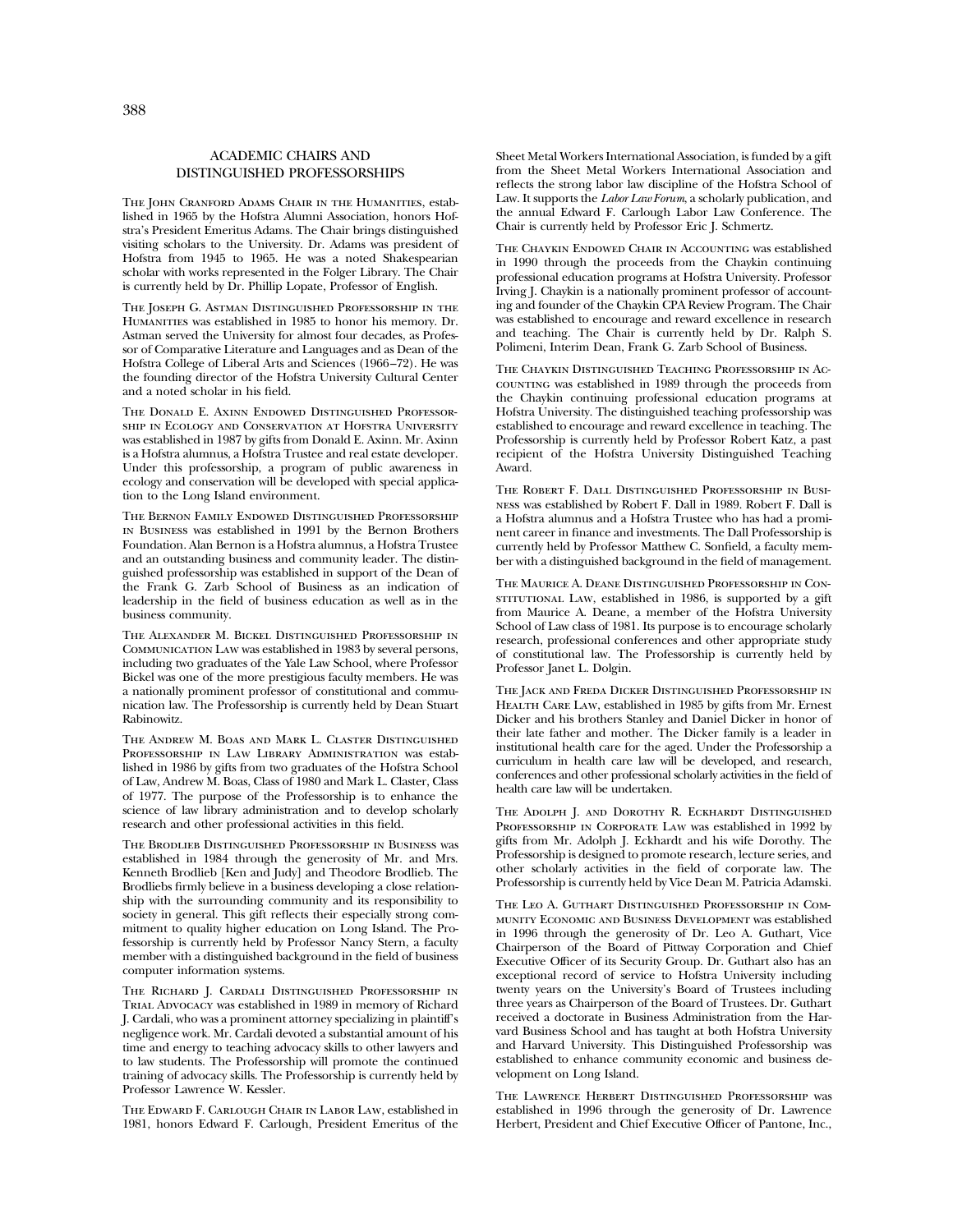which is the world's premier color standards company and color authority. Dr. Herbert is an alumnus and former member and vice-chairperson of the Hofstra University Board of Trustees. The Distinguished Professorship was established in support of the University's Provost and Dean of Faculties and in recognition of the Provost's overall leadership role in advancing the University's educational mission. The Professorship is currently held by Dr. Herman A. Berlinear, Provost and Dean of Faculties.

The Robert P. Holston Distinguished Professorship in the Liberal Arts and Sciences was established in 1994 with a gift from Dr. Robert P. Holston. Dr. Holston is a leading authority in the field of General Semantics and Critical Thinking. He had a long and distinguished career as a management consultant to many of America's largest corporations and currently remains active in promoting the application of General Semantics and Critical Thinking in Higher Education. The Distinguished Professorship was established in support of the Dean in recognition of leadership in advancing the values of a liberal education and in the arts and sciences. The Professorship is currently held by Dr. Robert C. Vogt, Dean of the Hofstra College of Liberal Arts and Sciences.

The Peter S. Kalikow Distinguished Professorship in Real Estate Law was established in 1987 by a gift from Peter S. Kalikow, a prominent real estate developer and Chairman and President of the H. L. Kalikow Company. The Professorship is designed to promote research, symposia and other professional and scholarly activities in the field of real estate law and to enhance the curricula of the Law School in the fields of real property and real estate. The Professorship is currently held by Professor Ronald H. Silverman.

THE JOSEPH KUSHNER DISTINGUISHED PROFESSORSHIP IN CIVIL LIBERTIES LAW was established in memory of the late Joseph Kushner, who headed a real estate concern involved in development and acquisitions in New Jersey. He was a survivor of the Holocaust and was keenly interested in the protection of civil liberties. The Professorship is endowed by contributions from his son, Charles Kushner, a graduate of the Hofstra Law School class of 1979. It promotes scholarly activities in civil liberties law. The Professorship is currently held by Professor Leon Friedman.

The Howard Lichtenstein Distinguished Professorship in LEGAL ETHICS was established in memory of Howard Lichtenstein, the late senior partner of the law firm of Proskauer Rose Goetz and Mendelsohn. The Professorship is endowed by that law firm and by friends of Mr. Lichtenstein. It supports planned monographs, lectures and other scholarly activities in the field of legal ethics. The Professorship is currently held by Professor Monroe H. Freedman.

The Walter H. ''Bud'' Miller Distinguished Professorship in Business, established in 1980 in recognition of Mr. Miller's business acumen, community involvement and concern for higher education. Its purpose is to foster teaching, research and training in the field of marketing and management. The Professorship is currently held by Professor Barry Berman, a faculty member who has a distinguished record of teaching and scholarship in the field of business.

The Jean Nerken Distinguished Professorship in Engineering was established in 1990 through the generosity of Mr. Albert Nerken, noted engineer and inventor, in honor of his wife. The Professorship is designed to recognize and encourage outstanding teaching, research and leadership in the field of engineering sciences. The University is currently seeking a distinguished individual in the field of engineering for appointment to the Professorship.

The Harry H. Rains Distinguished Professorship in Arbitration and Alternative Dispute Settlement Law, established in 1983, is supported by a gift from Muriel and Harry H. Rains of Locust Valley. Mr. Rains, senior partner in the law firm of Rains and Pogrebin of Merrick, distinguished himself in this area of law and was one of the founding members of the National Academy of Arbitrators.

The Professorship enables the development of publications, research, symposia and a curriculum of dispute settlement methodology as an alternative to courtroom litigation. The Professorship is currently held by Professor Robert A. Bush.

The Retail Management Institute Distinguished Professorship in Business was established in 1989 through the generosity of several noted retailers and retail-related firms. It is designed to promote teaching, research, and training in the fields of retailing and retail management. The Professorship is currently held by Professor Joel R. Evans, a faculty member with an outstanding record of teaching and scholarship in the field of business.

The Rivkin, Radler & Kremer Distinguished Professorship in Environmental Law was established in 1987 and funded by Rivkin, Radler, Dunne & Bayh, a prominent Nassau County law firm with a specialty in environmental law. The Professorship will expand and develop new courses in environmental law and will be the center for scholarly and professional activities in the environmental law field. The Professorship is currently held by Professor William R. Ginsberg.

The Dr. Mervin Livingston Schloss Distinguished Professorship for the Study of Attitudes Toward Persons with Disabilities was established in 1983 by Dr. Schloss in memory of his parents, Lillian and Hyman Schloss. Dr. Schloss has had a distinguished career in dentistry in addition to being closely identified with civic, professional, fraternal, humanitarian and philanthropic causes. The Professorship is currently held by Dr. Harold E. Yuker, Professor of Psychology and director of the Center for the Study of Attitudes Toward Persons with Disabilities.

The Eric J. Schmertz Distinguished Professorship in Public Service and Public Law was established in 1993 in honor of Eric J. Schmertz, the Edward F. Carlough Distinguished Professor of Labor Law and Dean of the School of Law from 1982 to 1989. The professorship is currently held by Professor Eric Lane.

The Max Schmertz Distinguished Professorship, established in 1982, honors and perpetuates the memory of Max Schmertz, a business and political leader of the city of New Rochelle. It is funded by grants from Eric J. Schmertz, former Dean of the Hofstra School of Law, and Herbert Schmertz, vice president, Mobil Corporation. It supports a Distinguished Lecture Series in various legal disciplines. The Professorship is currently held by Professor Burton C. Agata.

The Sidney and Walter Siben Distinguished Professorship IN FAMILY LAW AND TORTS was established in 1984 and is supported by a gift from the law firm of Siben & Siben. Its purpose is to promote scholarly research, conferences and publications in the fields of torts and product liability. The Professorship is currently held by Professor John DeWitt Gregory.

The Honey and Arthur Sorin Distinguished Teaching Fel-LOW IN BUSINESS was established in 1988 through the generosity of Honey and Arthur Sorin. The Teaching Fellow was established to recognize the important contribution made by Hofstra adjunct faculty. First priority in selecting the recipient is given to senior Hofstra University administrators presently teaching as adjunct faculty members in the School of Business. The Teaching Fellow is also responsible for the annual Sorin Conference on Mediation which brings together leaders of labor, business and the public sectors to discuss the crucial issues in this area. The Teaching Fellow is